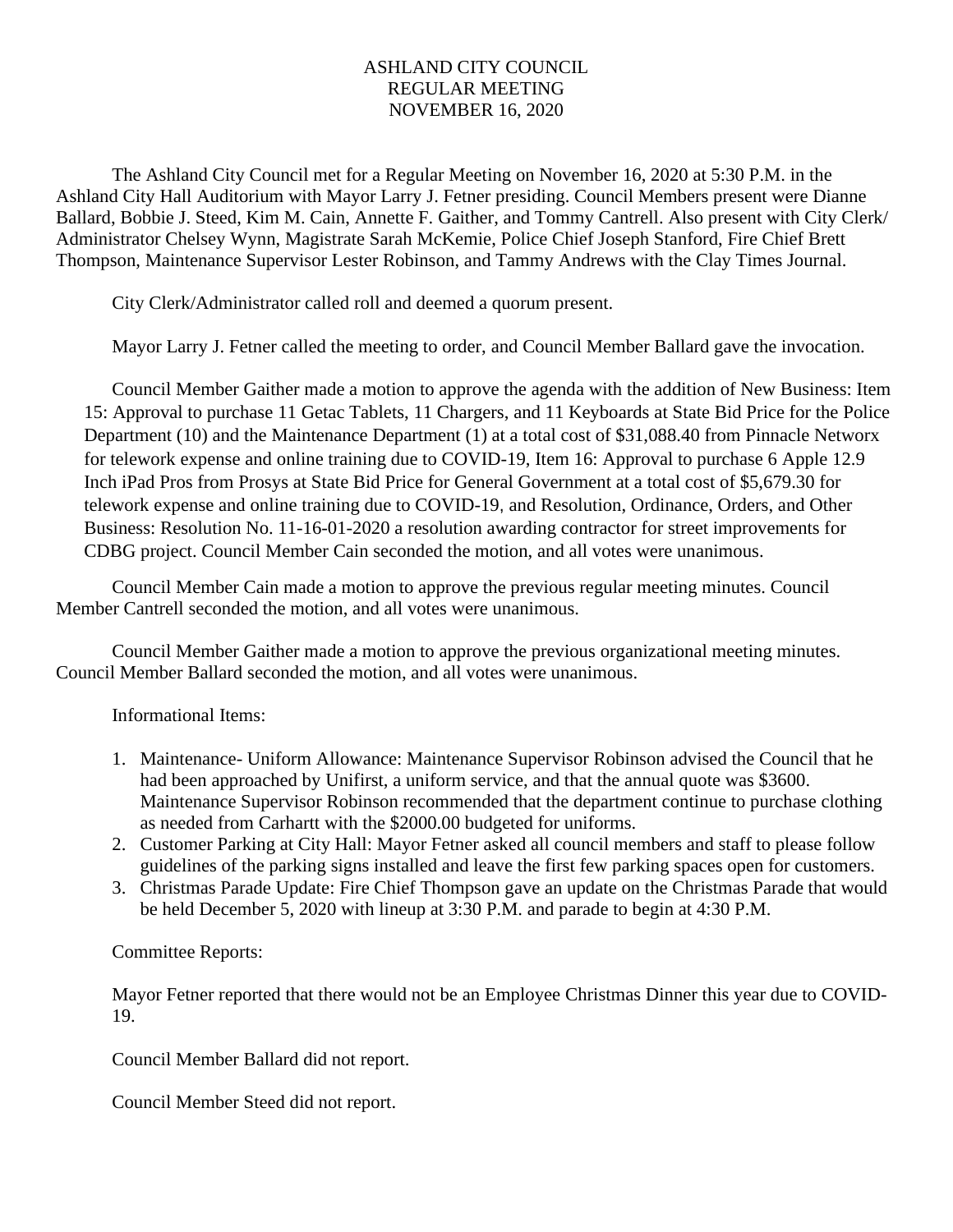## 11.16.2020 Page 2

Council Member Cain reported on the Volunteer Christmas Decorating Day on November 19<sup>th</sup>, and asked the Mayor and Council if they would be okay with vendors and possibly food trucks setting up on the Square the day of the Christmas parade. Chief Stanford advised that it would not be a problem to close the East, North and West side of the Square. Mayor Fetner asked Council Member Cain to contact all restaurants on the Square to see if they would be open on December  $5<sup>th</sup>$  before allowing food trucks.

Council Member Gaither did not report.

Council Member Cantrell did not report.

Fire Chief Thompson discussed regular meeting items.

Police Chief Stanford reported regular meeting items and gave an update on the generator.

Maintenance Supervisor Robinson reported on a FEMA conference call that he had been on regarding reimbursement for expenditures related to Hurricane Zeta storm damage and that the Maintenance Department was still cutting grass.

City Clerk/Administrator Wynn did not report.

New Business:

Council Member Cain made a motion approving the bills received since the last council meeting in the amount of \$10,203.37. Council Member Gaither seconded the motion, and all votes were unanimous.

Council Member Cantrell made a motion to pay SEMS \$1,443.00 for hose and ladder testing for the Fire Department. Council Member Gaither seconded the motion, and all votes were unanimous.

Council Member Cain made a motion to approve the clothing allowance for the fire department in the amount of \$1,700.00. Council Member Cantrell seconded the motion, and all votes were unanimous.

Council Member Gaither made a motion to give Randy Hanners a 2-step evaluation raise to Range 8 Step 8 effective November 6, 2020. Council Member Cantrell seconded the motion, and all votes were unanimous.

Council Member Steed made a motion to give Senior Center Aide Sherry Coryell a 1-step evaluation raise to Range 3 Step 5 effective November 14, 2020. Council Member Gaither seconded the motion, and all votes were unanimous.

Council Member Cain made a motion to purchase an electronic signature pad from Office Depot for Ashland Municipal Court at an estimated cost of \$280.00. Council Member Gaither seconded the motion, and all votes were unanimous.

Council Member Gaither made a motion to approve purchasing lights from Vickerman Company at a total cost of \$684.00 plus shipping for lights to be installed on trees on the Square. Council Member Cantrell seconded the motion, and all votes were unanimous.

Council Member Gaither made a motion to approve purchase/install of a firewall from Southern Data Automation at the Ashland Wynn Building to connect it to Ashland City Hall at an estimated cost of \$2,933.00. Council Member Ballard seconded the motion, and all votes were unanimous.